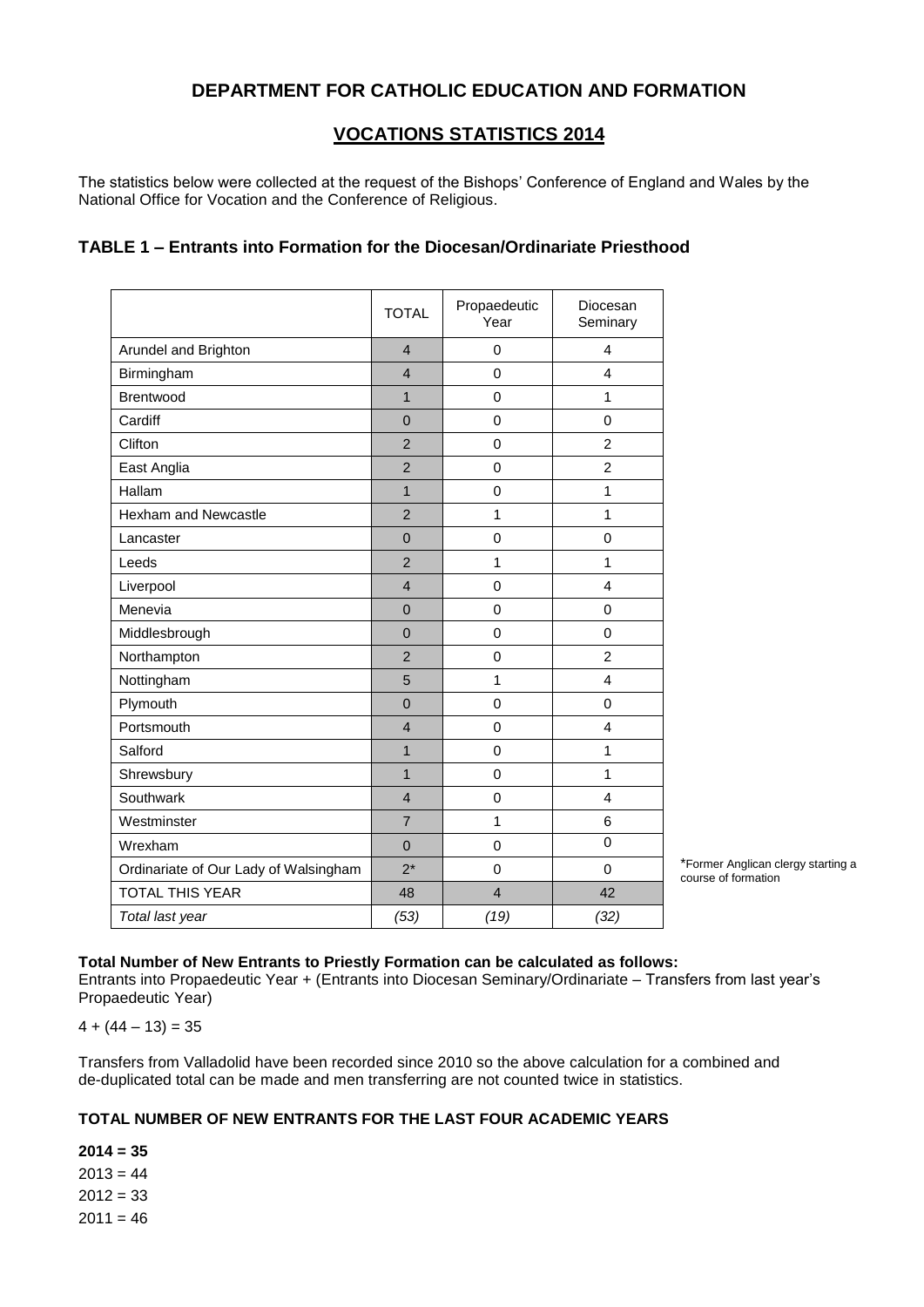

### **Entrants into Formation for the Diocesan/Ordinariate Priesthood in England & Wales 1982-2014**

## **TABLE 2 – Formation Data for Religious Congregations and Societies of Apostolic Life\***

|                           | Members of Religious Congregations<br>and Societies of Apostolic Life |        | Enclosed<br><b>Nuns</b> | Associations of the Faithful<br>Intending to become Religious | Sisters of the<br><b>Blessed Virgin Mary</b> | <b>TOTAL</b> |
|---------------------------|-----------------------------------------------------------------------|--------|-------------------------|---------------------------------------------------------------|----------------------------------------------|--------------|
|                           | Men                                                                   | Women  |                         | Congregations (Women)                                         | (Ordinariate)                                |              |
| <b>Entering Formation</b> | 18 (22)                                                               | 25(15) | 18 (13)                 | 1 $(2)$                                                       | 1 (10)                                       | 63 (62)      |
| <b>First Profession</b>   | 15(10)                                                                | 14(4)  | 0(2)                    | N/A                                                           | N/A                                          | 29(16)       |
| <b>Final Profession</b>   | 8(17)                                                                 | 4(1)   | 2(2)                    | N/A                                                           | N/A                                          | 14(20)       |

Total number of men that entered religious life: 18 (22)

Total number of women that entered religious life: 45 (40)

Total number of entrants to religious life: **63** (62)

*Numbers in brackets are figures from 2013*

#### **\*See appendix for historical data**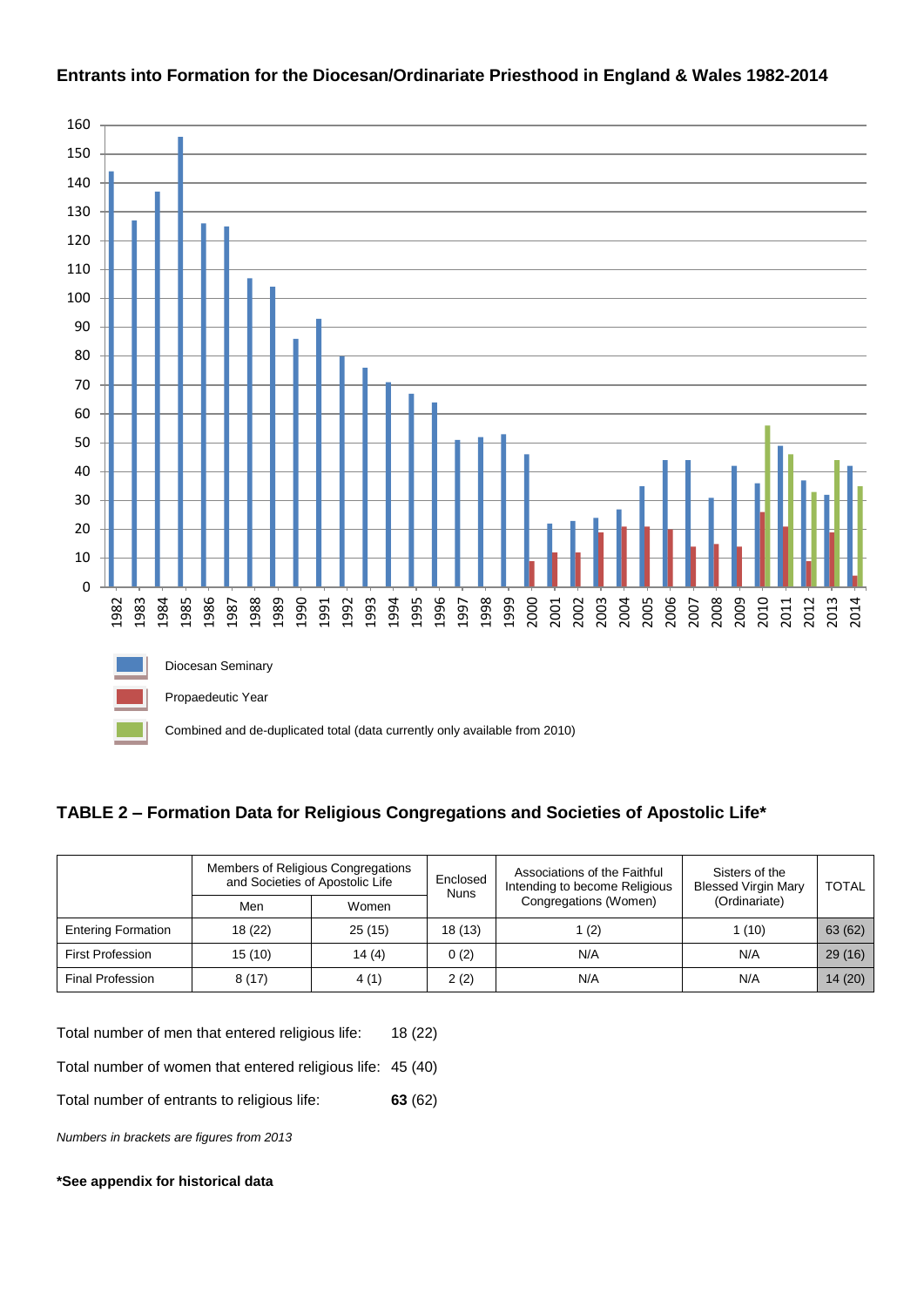# **TABLE 3 – Analysis by Age at Entry**

|              | Diocesan Priesthood |                   | Members of Religious Congregations<br>and Societies of Apostolic Life |          | Enclosed<br><b>Nuns</b> | Sisters of the<br>Blessed<br>Virgin Mary | Associations of the<br>Faithful intending to<br>become Religious<br>Congregations |
|--------------|---------------------|-------------------|-----------------------------------------------------------------------|----------|-------------------------|------------------------------------------|-----------------------------------------------------------------------------------|
|              | Propaedeutic Year   | Diocesan Seminary | Men                                                                   | Women    |                         | (Ordinariate)                            | (Women)                                                                           |
| $17 - 18$    |                     |                   |                                                                       | $\Omega$ | 0                       | $\Omega$                                 | 0                                                                                 |
| 19-22        | 2                   | 6                 | 4                                                                     | 2        | $\Omega$                | $\Omega$                                 | $\Omega$                                                                          |
| 23-25        |                     | 13                | 5                                                                     | 3        | $\mathcal{P}$           | $\Omega$                                 |                                                                                   |
| 26-30        | $\Omega$            |                   | 5                                                                     | 5        | 2                       | $\Omega$                                 | $\Omega$                                                                          |
| $31 - 35$    | $\Omega$            |                   | 2                                                                     | 3        | 4                       |                                          | $\Omega$                                                                          |
| 36-40        | $\Omega$            |                   | $\Omega$                                                              | 2        | 3                       | $\Omega$                                 | $\Omega$                                                                          |
| 41-50        |                     | 3                 |                                                                       | 6        | $\Omega$                | $\Omega$                                 | $\Omega$                                                                          |
| $51+$        | 0                   | 2                 |                                                                       | 4        | 7                       | $\Omega$                                 | $\Omega$                                                                          |
| <b>TOTAL</b> |                     | 42                | 18                                                                    | 25       | 18                      |                                          |                                                                                   |

- Average age for entry to propaedeutic year: 26
- Average age for entry to diocesan seminary: 30.4
- Average age for entry into formation for the diocesan priesthood (diocesan seminary and propaedeutic year combined): 30

## **TABLE 4 – Number of those in Priestly Formation for the Diocesan/Ordinariate Priesthood**

|                                                                                  | Current | (2013) |
|----------------------------------------------------------------------------------|---------|--------|
| Number of students in propaedeutic year                                          |         | (19)   |
| Number of students in seminary formation (including those on pastoral placement) | 183     | (154)  |
| Students not in seminary but still in a programme of formation                   |         | (9)    |
| Total number of those in formation for diocesan/ordinariate priesthood           | 194     | (182)  |

## **Number of Ordinations to the Diocesan Priesthood in England & Wales 2014**

Total ordinations to diocesan priesthood: **22** (39 in 2013)